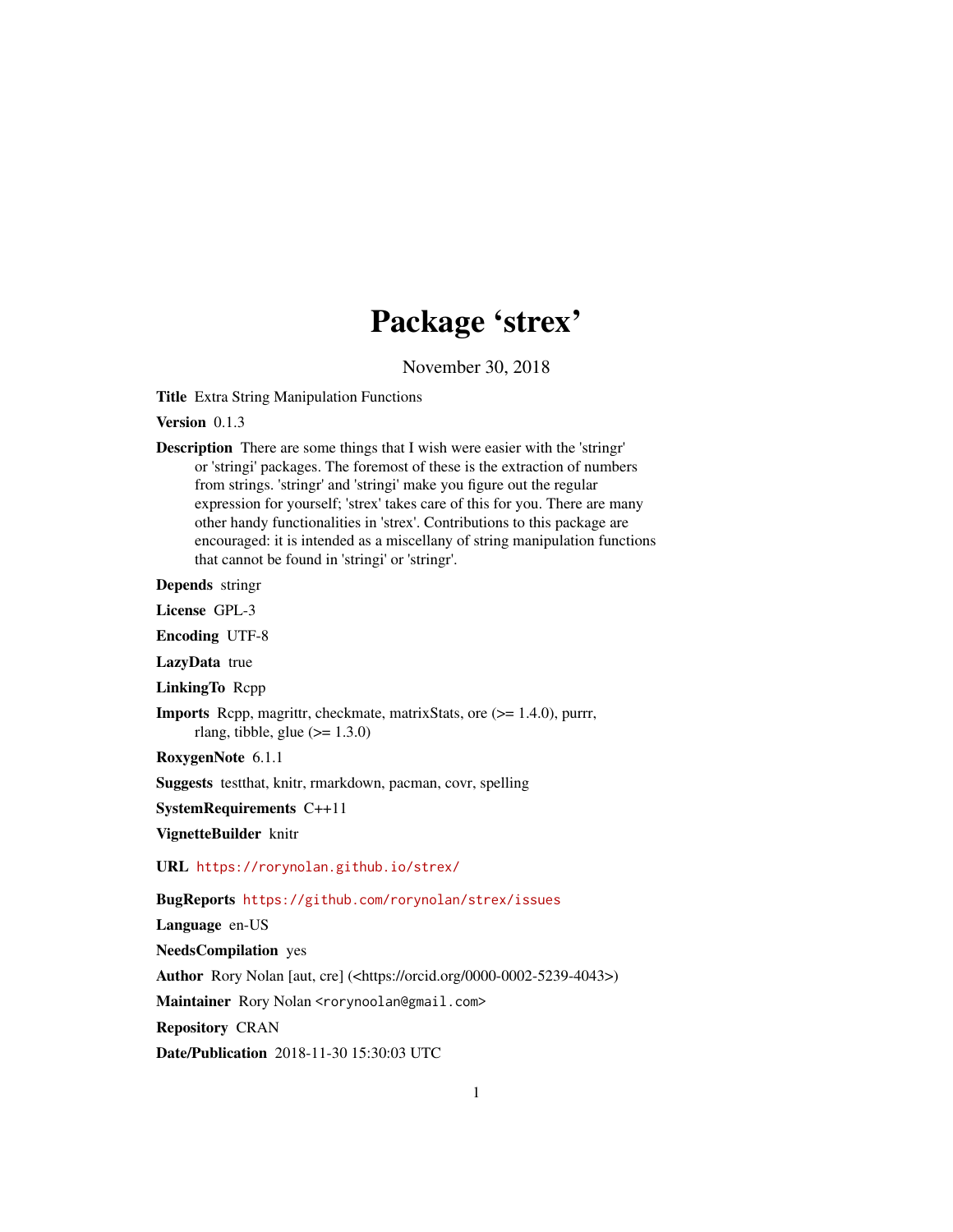# <span id="page-1-0"></span>R topics documented:

|       | 5  |
|-------|----|
|       |    |
|       |    |
|       |    |
|       |    |
|       |    |
|       |    |
|       |    |
|       |    |
|       |    |
|       |    |
|       |    |
|       |    |
|       |    |
|       |    |
|       |    |
|       |    |
|       |    |
|       |    |
| Index | 21 |

currency *Get the currencies of numbers within a string.*

#### Description

The currency of a number is defined as the character coming before the number in the string. If nothing comes before (i.e. if the number is the first thing in the string), the currency is the empty string, similarly the currency can be a space, comma or any manner of thing.

- get\_currency takes a string and returns the currency of the first number therein. It is vectorized over string.
- get\_currencies takes a string and returns the currencies of all of the numbers within that string. It is not vectorized.

# Usage

str\_get\_currencies(string)

```
str_get_currency(string)
```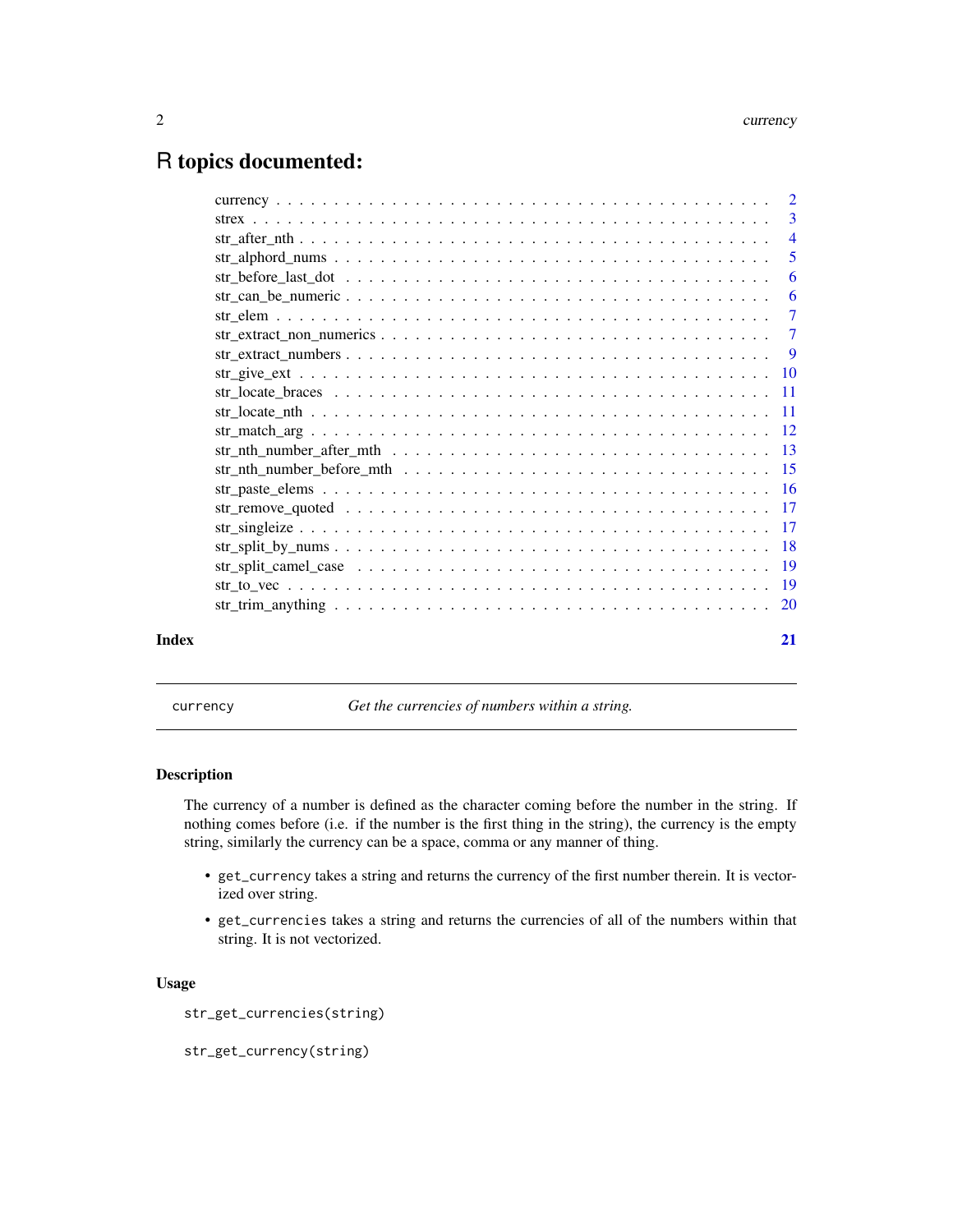#### <span id="page-2-0"></span>strex 3

#### Arguments

string A string for get\_currencies() and a character vector for get\_currency().

# Details

These functions do not allow for leading decimal points.

# Value

- get\_currency returns a character vector.
- get\_currencies returns a data frame with one column for the currency symbol and one for the amount.

#### Examples

```
str_get_currencies("35.00 $1.14 abc5 $3.8 77")
str_get_currency(c("ab3 13", "$1"))
```
strex strex*: extra string manipulation functions*

#### **Description**

There are some things that I wish were easier with the stringr or stringi packages. The foremost of these is the extraction of numbers from strings. stringr makes you figure out the regex for yourself; strex takes care of this for you. There are many more useful functionalities in strex. In particular, there's a match\_arg() function which is more flexible than the base match.arg(). Contributions to this package are encouraged: it is intended as a miscellany of string manipulation functions which cannot be found in stringi or stringr.

#### References

Rory Nolan and Sergi Padilla-Parra (2017). filesstrings: An R package for file and string manipulation. The Journal of Open Source Software, 2(14). doi: [10.21105/joss.00260.](http://doi.org/10.21105/joss.00260)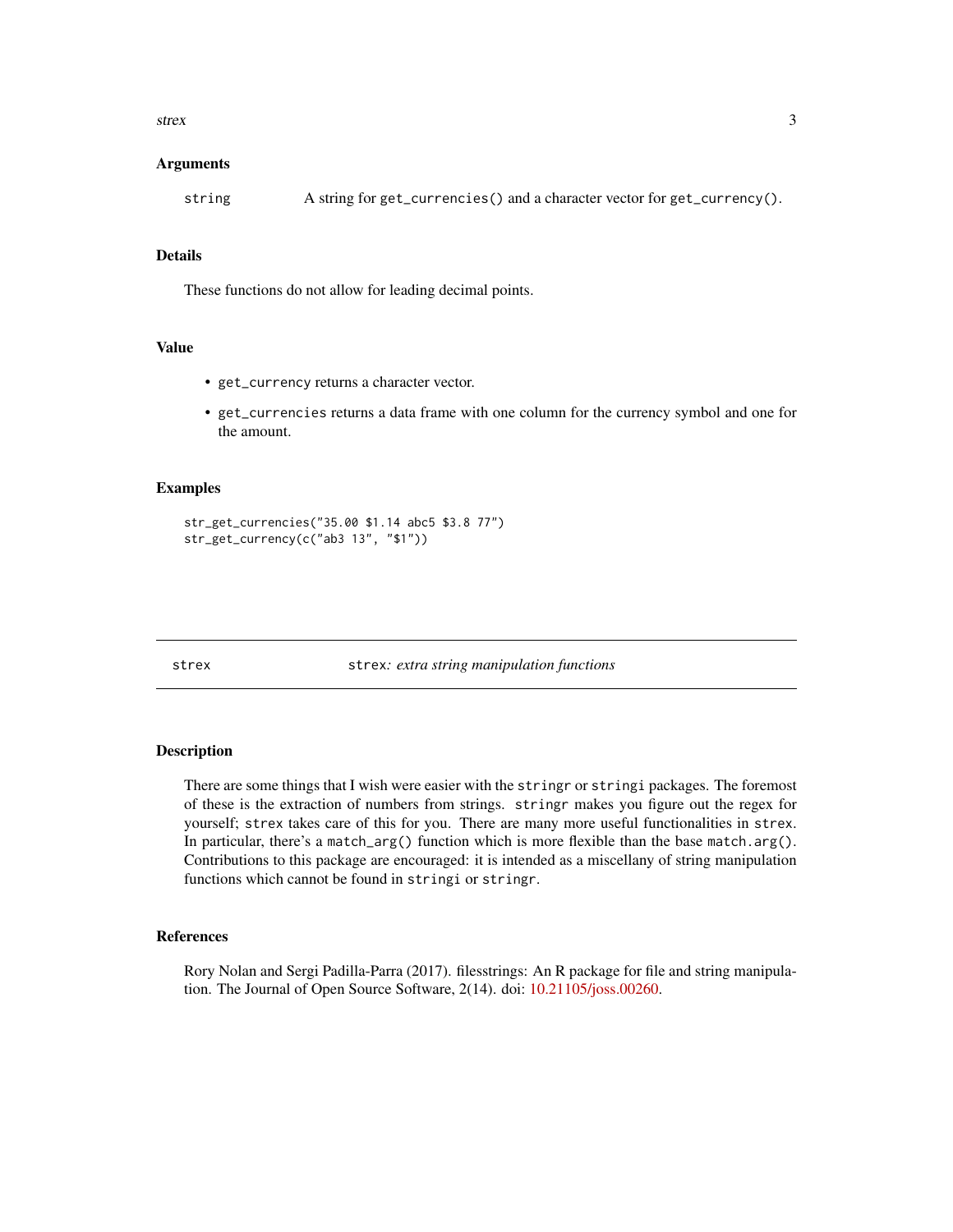# Description

Extract the part of a string which is before or after the *n*th occurrence of a specified pattern, vectorized over the string. n can be negatively indexed. See 'Arguments'.

#### Usage

```
str_after_nth(strings, pattern, n)
str_after_first(strings, pattern)
str_after_last(strings, pattern)
str_before_nth(strings, pattern, n)
str_before_first(strings, pattern)
str_before_last(strings, pattern)
```
# Arguments

| strings | A character vector.                                                                                                                                                                                                                                      |
|---------|----------------------------------------------------------------------------------------------------------------------------------------------------------------------------------------------------------------------------------------------------------|
| pattern | A character vector. Pattern(s) specified like the pattern(s) in the stringr package<br>(e.g. look at $stringr::str\_located()$ ). If this has length $>1$ its length must be<br>the same as that of string.                                              |
| n       | A natural number to identify the <i>n</i> th occurrence (defaults to first $(n = 1)$ ). This<br>can be negatively indexed, so if you wish to select the <i>last</i> occurrence, you need<br>$n = -1$ , for the second-last, you need $n = -2$ and so on. |

# Details

- str\_after\_first( $\ldots$ ) is just str\_after\_nth( $\ldots$ , n = 1).
- $str_after_last(...)$  is just  $str_after_lth(..., n = -1)$ .
- str\_before\_first $(...)$  is just str\_before\_nth $(..., n = 1)$ .
- str\_before\_last(...) is just str\_before\_nth(...,  $n = -1$ ).

# Value

A character vector of the desired strings.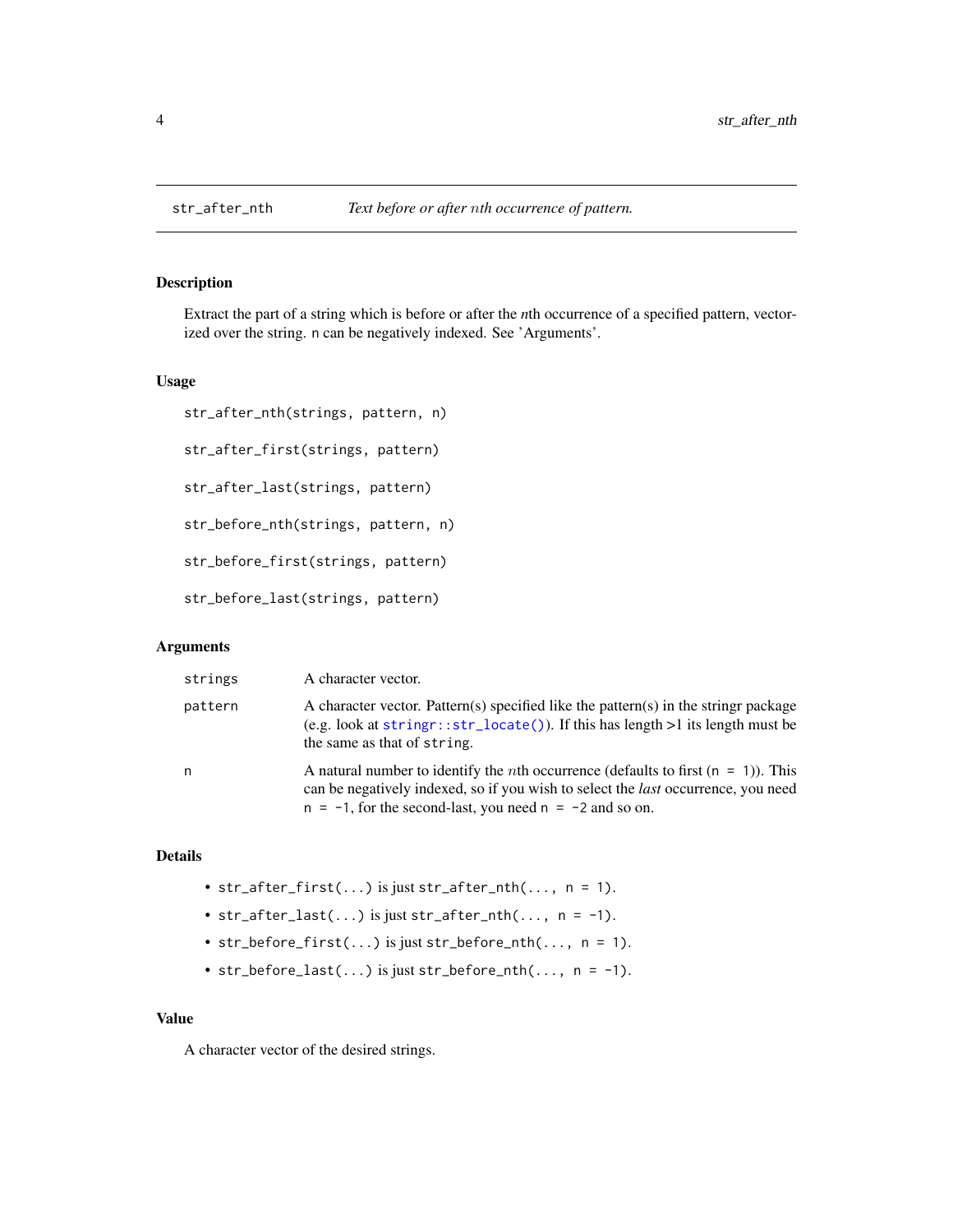# <span id="page-4-0"></span>str\_alphord\_nums 5

### Examples

```
string <- "ab..cd..de..fg..h"
str_after_nth(string, "\\.\\.", 3)
str_before_nth(string, "e", 1)
str_before_nth(string, "\\.", -3)
str_before_nth(string, ".", -3)
str_before_nth(rep(string, 2), fixed("."), -3)
```
str\_alphord\_nums *Make string numbers comply with alphabetical order.*

# **Description**

If strings are numbered, their numbers may not *comply* with alphabetical order, i.e. "abc2" comes after "abc10" in alphabetical order. We might (for whatever reason) wish to change them such that they come in the order *that we would like*. This function alters the strings such that they comply with alphabetical order, so here "abc2" would be renamed to "abc02". It works on file names with more than one number in them e.g. "abc01def3" (a string with 2 numbers). All the file names that it works on must have the same number of numbers, and the non-number bits must be the same.

# Usage

```
str_alphord_nums(strings)
```
#### Arguments

strings A vector of strings.

```
strings <- paste0("abc", 1:12)
strings
str_alphord_nums(strings)
str_alphord_nums(c("abc9def55", "abc10def7"))
str_alphord_nums(c("01abc9def55", "5abc10def777", "99abc4def4"))
str_alphord_nums(1:10)
## Not run:
```

```
str_alphord_nums(c("abc9def55", "abc10xyz7"))
## End(Not run)
```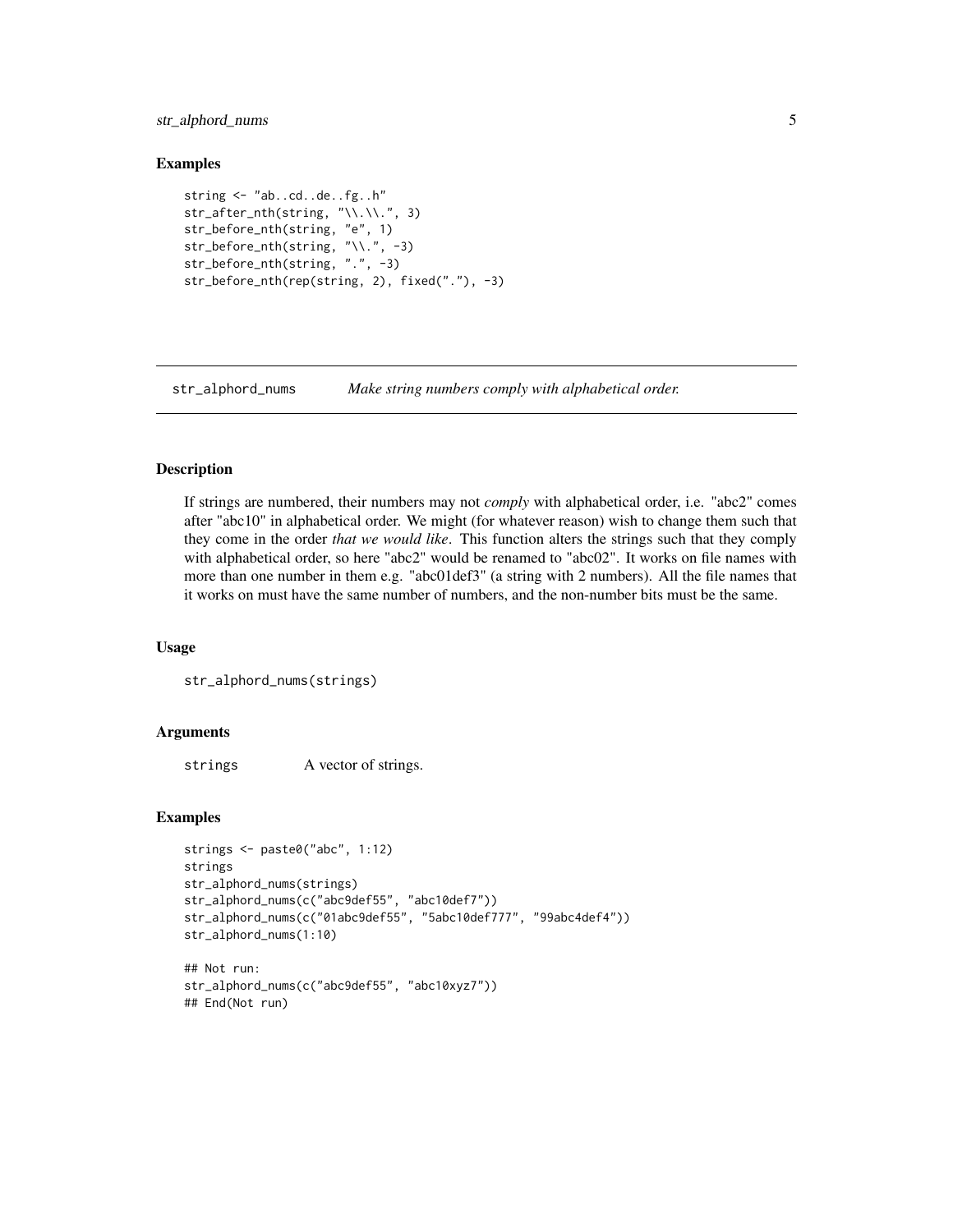<span id="page-5-0"></span>str\_before\_last\_dot *Get the part of a string before the last period.*

# Description

This is usually used to get the part of a file name that doesn't include the file extension. It is vectorized over string. If there is no period in string, the input is returned.

#### Usage

```
str_before_last_dot(string)
```
# Arguments

string A character vector.

# Value

A character vector.

# Examples

```
str_before_last_dot(c("spreadsheet1.csv", "doc2.doc", ".R"))
```
str\_can\_be\_numeric *Check if a string could be considered as numeric.*

# Description

After padding is removed, could the input string be considered to be numeric, i.e. could it be coerced to numeric. This function is vectorized over its one argument.

# Usage

str\_can\_be\_numeric(string)

#### Arguments

string A character vector.

# Value

A character vector. TRUE if the argument can be considered to be numeric or FALSE otherwise.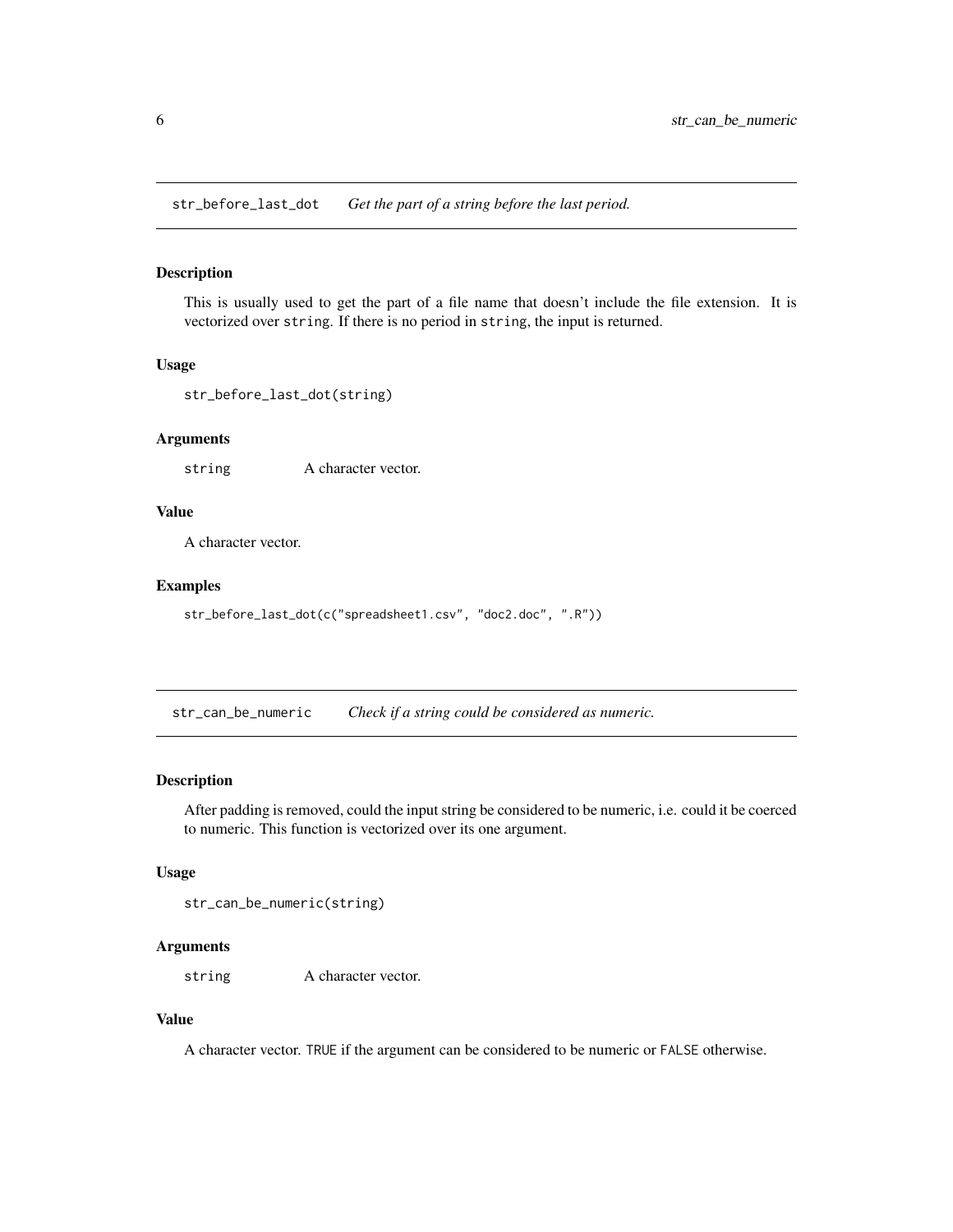#### <span id="page-6-0"></span>str\_elem 7

#### Examples

```
str_can_be_numeric("3")
str_can_be_numeric("5 ")
str_can_be_numeric(c("1a", "abc"))
```
# str\_elem *Extract a single character from a string, using its index.*

# Description

If the element does not exist, this function returns the empty string.

#### Usage

str\_elem(string, index)

# Arguments

| string | A string.                                                          |
|--------|--------------------------------------------------------------------|
| index  | An integer. Negative indexing is allowed as in stringr::str_sub(). |

# Value

A one-character string.

# Examples

```
str_elem(c("abcd", "xyz"), 3)
str_elem("abcd", -2)
```
str\_extract\_non\_numerics

*Extract non-numbers from a string.*

# Description

str\_extract\_non\_numerics extracts the bits of the string that aren't extracted by extract\_numbers. str\_nth\_non\_numeric is a convenient wrapper for str\_extract\_non\_numerics, allowing you to choose which number you want. Please run the examples at the bottom of this page to ensure that you understand how these functions work, and their limitations. These functions are vectorized over string.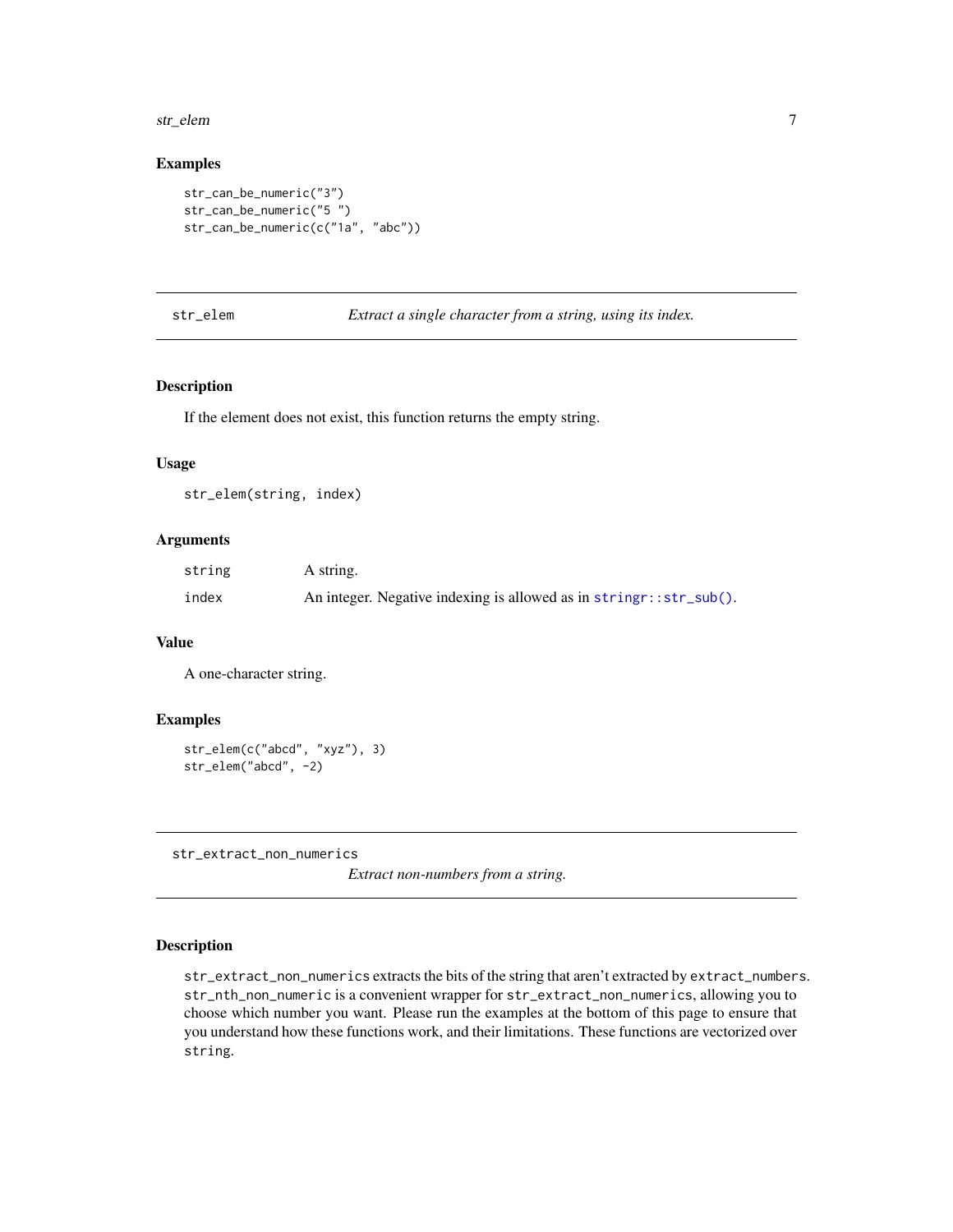#### Usage

```
str_extract_non_numerics(string, decimals = FALSE,
 leading_decimals = FALSE, negs = FALSE)
str_nth_non_numeric(string, n, decimals = FALSE,
  leading_decimals = FALSE, negs = FALSE)
str_first_non_numeric(string, decimals = FALSE,
  leading_decimals = FALSE, negs = FALSE)
str_last_non_numeric(string, decimals = FALSE,
  leading_decimals = FALSE, negs = FALSE)
```
# Arguments

| string           | A string.                                                                                                                                                                                                                                                                                                                                            |
|------------------|------------------------------------------------------------------------------------------------------------------------------------------------------------------------------------------------------------------------------------------------------------------------------------------------------------------------------------------------------|
| decimals         | Do you want to include the possibility of decimal numbers (TRUE) or not (FALSE,<br>the default).                                                                                                                                                                                                                                                     |
| leading_decimals |                                                                                                                                                                                                                                                                                                                                                      |
|                  | Do you want to allow a leading decimal point to be the start of a number?                                                                                                                                                                                                                                                                            |
| negs             | Do you want to allow negative numbers? Note that double negatives are not<br>handled here (see the examples).                                                                                                                                                                                                                                        |
| n                | The index of the number (or non-numeric) that you seek. Negative indexing is<br>allowed i.e. $n = 1$ (the default) will give you the first number (or non-numeric)<br>whereas $n = -1$ will give you the last number (or non-numeric), $n = -2$ will<br>give you the second last number and so on. The function is vectorized over this<br>argument. |

#### Details

- $str_first\_non_numberic(...)$  is just str\_nth\_non\_numeric(..., n = 1).
- str\_last\_non\_numeric(...) is just str\_nth\_non\_numeric(...,  $n = -1$ ).

```
str_extract_non_numerics("abc123abc456")
str_extract_non_numerics("abc1.23abc456")
str_extract_non_numerics("abc1.23abc456", decimals = TRUE)
str_extract_non_numerics("abc1..23abc456", decimals = TRUE)
str_extract_non_numerics("abc1..23abc456", decimals = TRUE,
                    leading_decimals = TRUE)
str_extract_non_numerics(c("-123abc456", "ab1c"))
str_extract_non_numerics("-123abc456", negs = TRUE)
str_extract_non_numerics("--123abc456", negs = TRUE)
str_extract_non_numerics("--123abc456", negs = TRUE)
str_nth_non_numeric("--123abc456", 1)
str_nth_non_numeric("--123abc456", -2)
```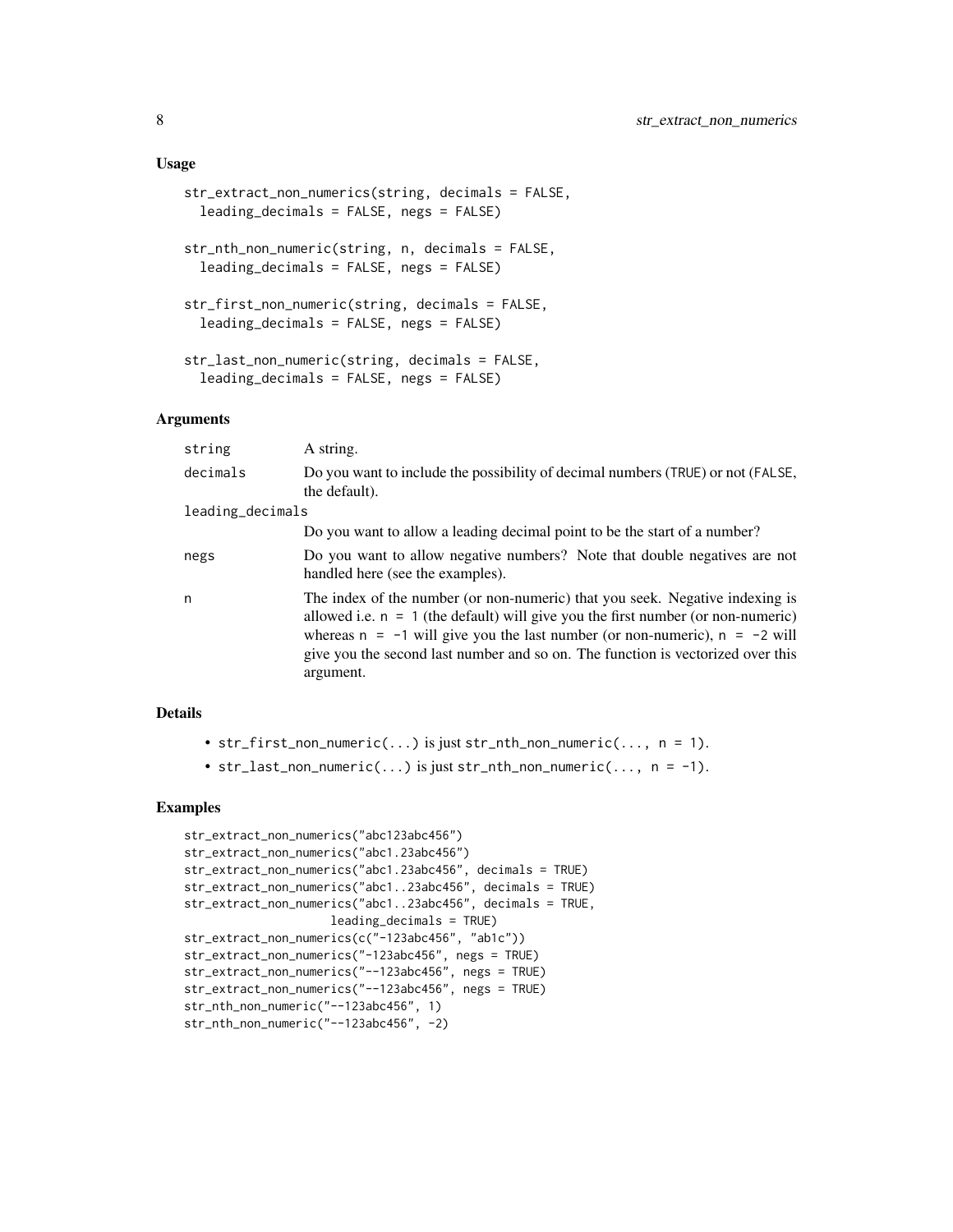#### <span id="page-8-0"></span>Description

str\_extract\_numbers extracts the numbers (or non-numbers) from a string where decimals are optionally allowed. str\_nth\_number is a convenient wrapper for str\_extract\_numbers, allowing you to choose which number you want. Please run the examples at the bottom of this page to ensure that you understand how these functions work, and their limitations. These functions are vectorized over string.

# Usage

```
str_extract_numbers(string, leave_as_string = FALSE, decimals = FALSE,
 leading_decimals = FALSE, negs = FALSE)
```

```
str_nth_number(string, n, leave_as_string = FALSE, decimals = FALSE,
  leading_decimals = FALSE, negs = FALSE)
```

```
str_first_number(string, leave_as_string = FALSE, decimals = FALSE,
  leading_decimals = FALSE, negs = FALSE)
```

```
str_last_number(string, leave_as_string = FALSE, decimals = FALSE,
  leading_decimals = FALSE, negs = FALSE)
```
# Arguments

| string          | A string.                                                                                                                                                                                                                                                                                                                                            |  |  |
|-----------------|------------------------------------------------------------------------------------------------------------------------------------------------------------------------------------------------------------------------------------------------------------------------------------------------------------------------------------------------------|--|--|
| leave_as_string |                                                                                                                                                                                                                                                                                                                                                      |  |  |
|                 | Do you want to return the number as a string (TRUE) or as numeric (FALSE, the<br>$default$ ?                                                                                                                                                                                                                                                         |  |  |
| decimals        | Do you want to include the possibility of decimal numbers (TRUE) or not (FALSE,<br>the default).                                                                                                                                                                                                                                                     |  |  |
|                 | leading_decimals                                                                                                                                                                                                                                                                                                                                     |  |  |
|                 | Do you want to allow a leading decimal point to be the start of a number?                                                                                                                                                                                                                                                                            |  |  |
| negs            | Do you want to allow negative numbers? Note that double negatives are not<br>handled here (see the examples).                                                                                                                                                                                                                                        |  |  |
| n               | The index of the number (or non-numeric) that you seek. Negative indexing is<br>allowed i.e. $n = 1$ (the default) will give you the first number (or non-numeric)<br>whereas $n = -1$ will give you the last number (or non-numeric), $n = -2$ will<br>give you the second last number and so on. The function is vectorized over this<br>argument. |  |  |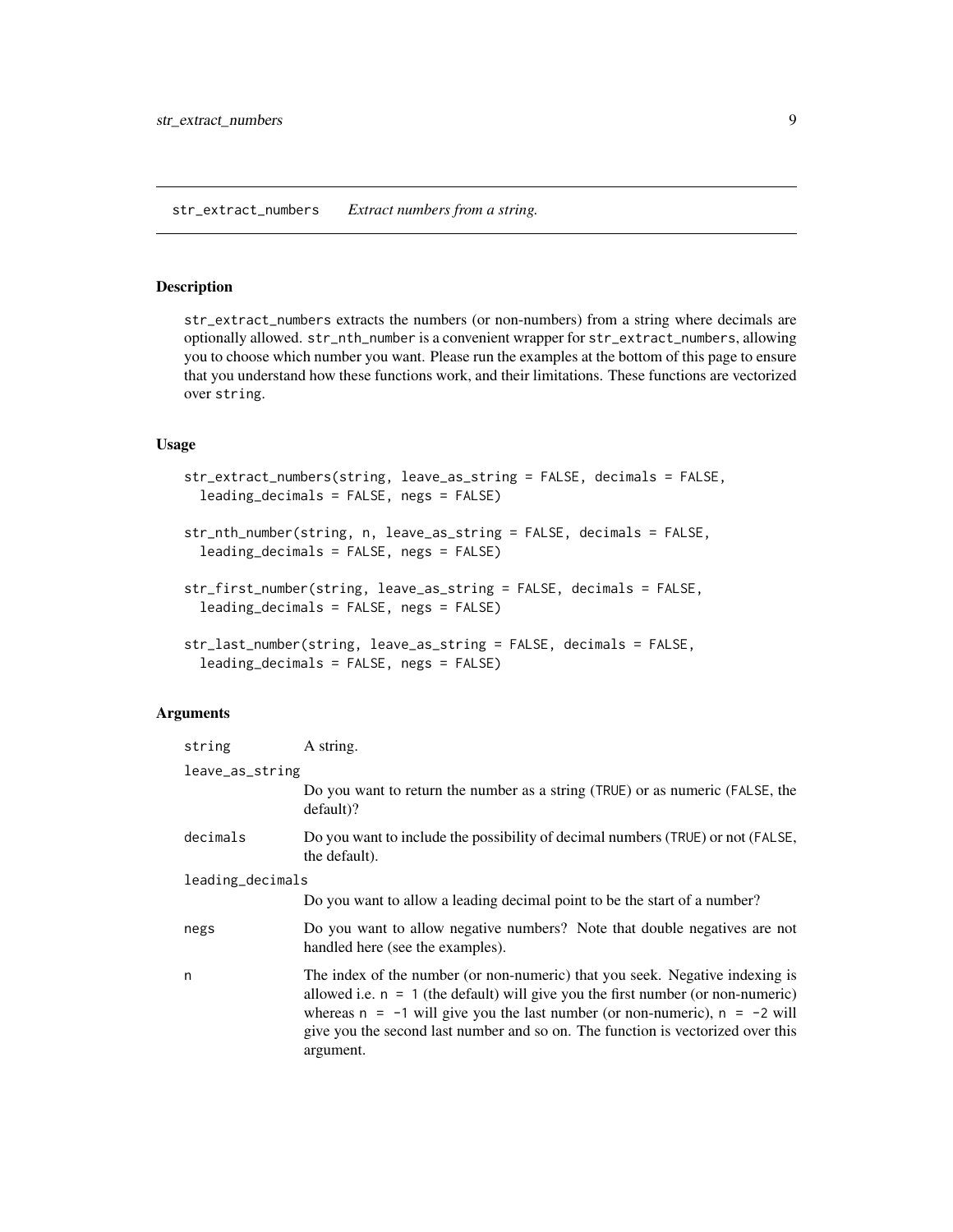# <span id="page-9-0"></span>Details

If any part of a string contains an ambiguous number (e.g. 1.2.3 would be ambiguous if decimals = TRUE (but not otherwise)), the value returned for that string will be NA. Note that these functions do not know about scientific notation (e.g. 1e6 for 1000000).

- str\_first\_number(...) is just str\_nth\_number(...,  $n = 1$ ).
- str\_last\_number(...) is just str\_nth\_number(...,  $n = -1$ ).

#### Value

For str\_extract\_numbers and extract\_non\_numerics, a list of numeric or character vectors, one list element for each element of string. For str\_nth\_number and nth\_non\_numeric, a vector the same length as string (as in length(string), not nchar(string)).

#### Examples

```
str_extract_numbers(c("abc123abc456", "abc1.23abc456"))
str_extract_numbers(c("abc1.23abc456", "abc1..23abc456"), decimals = TRUE)
str_extract_numbers("abc1..23abc456", decimals = TRUE)
str_extract_numbers("abc1..23abc456", decimals = TRUE, leading_decimals = TRUE)
str_extract_numbers("abc1..23abc456", decimals = TRUE, leading_decimals = TRUE,
               leave_as_string = TRUE)
str_extract_numbers("-123abc456")
str_extract_numbers("-123abc456", negs = TRUE)
str_extract_numbers("--123abc456", negs = TRUE)
str_extract_numbers(c(rep("abc1.2.3", 2), "a1b2.2.3", "e5r6"), decimals = TRUE)
str_extract_numbers("ab.1.2", decimals = TRUE, leading_decimals = TRUE)
str_nth_number("abc1.23abc456", 2:3)
str_nth_number("abc1.23abc456", 2, decimals = TRUE)
str_nth_number("-123abc456", -2, negs = TRUE)
```
str\_give\_ext *Ensure a file name has the intended extension.*

#### Description

Say you want to ensure a name is fit to be the name of a csv file. Then, if the input doesn't end with ".csv", this function will tack ".csv" onto the end of it. This is vectorized over the first argument.

#### Usage

```
str_give_ext(string, ext, replace = FALSE)
```
#### Arguments

| string  | The intended file name.                                                                    |
|---------|--------------------------------------------------------------------------------------------|
| ext     | The intended file extension (with or without the ".").                                     |
| replace | If the file has an extension already, replace it (or append the new extension<br>$name)$ ? |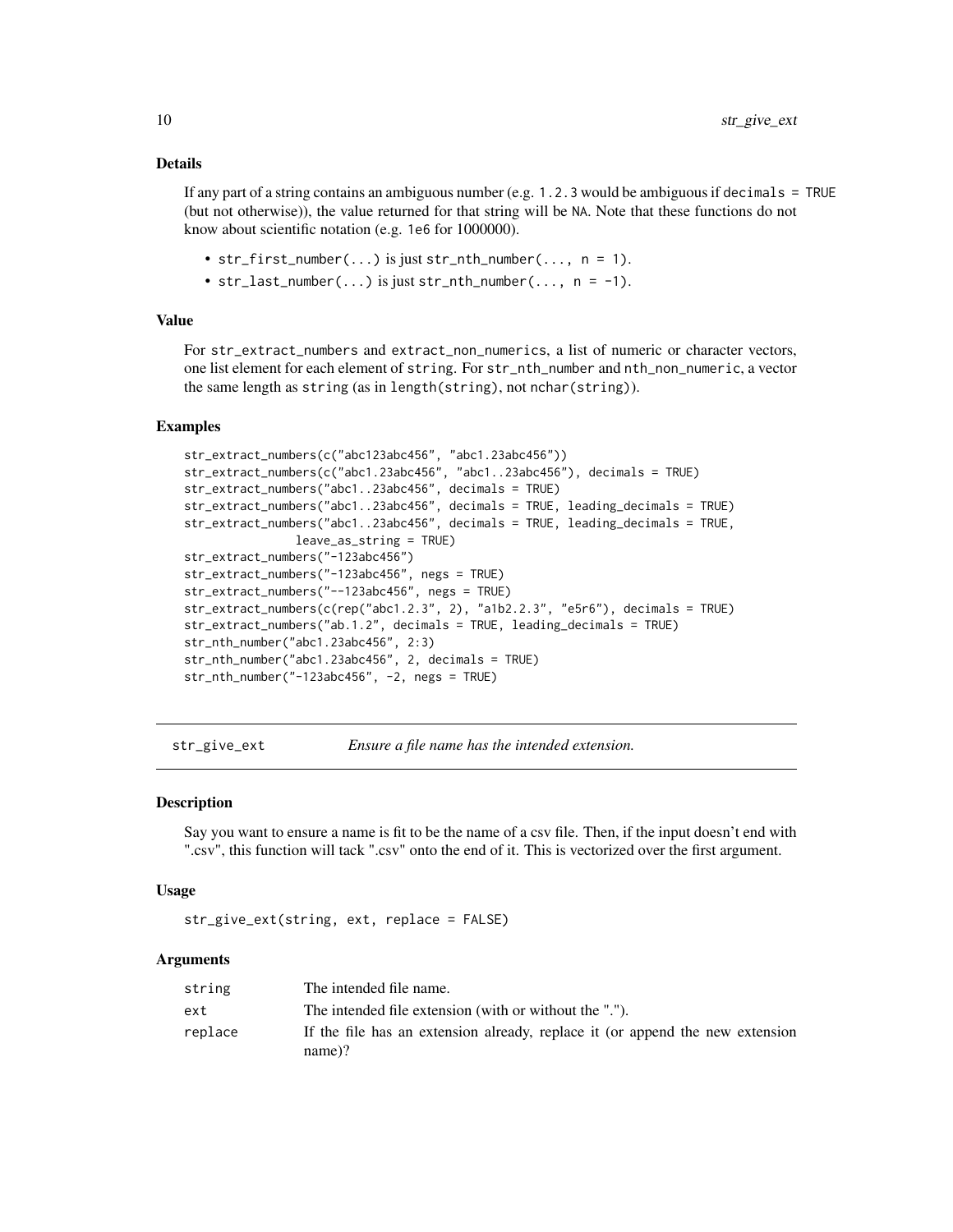<span id="page-10-0"></span>str\_locate\_braces 11

# Value

A string: the file name in your intended form.

#### Examples

```
str_give_ext(c("abc", "abc.csv"), "csv")
str_give_ext("abc.csv", "pdf")
str_give_ext("abc.csv", "pdf", replace = TRUE)
```
str\_locate\_braces *Locate the braces in a string.*

#### Description

Give the positions of  $(,)$ ,  $[$ ,  $]$ ,  $[$ ,  $]$  within a string.

#### Usage

str\_locate\_braces(string)

# Arguments

string A character vector

#### Value

A list of data frames, one for each member of the string character vector. Each data frame has a "position" and "brace" column which give the positions and types of braces in the given string.

#### Examples

```
str_locate_braces(c("a{](kkj)})", "ab(]c{}"))
```
str\_locate\_nth *Locate the indices of the* n*th instance of a pattern.*

#### Description

The nth instance of an pattern will cover a series of character indices. These functions tell you which indices those are.

### Usage

```
str_locate_nth(string, pattern, n)
```
str\_locate\_first(string, pattern)

str\_locate\_last(string, pattern)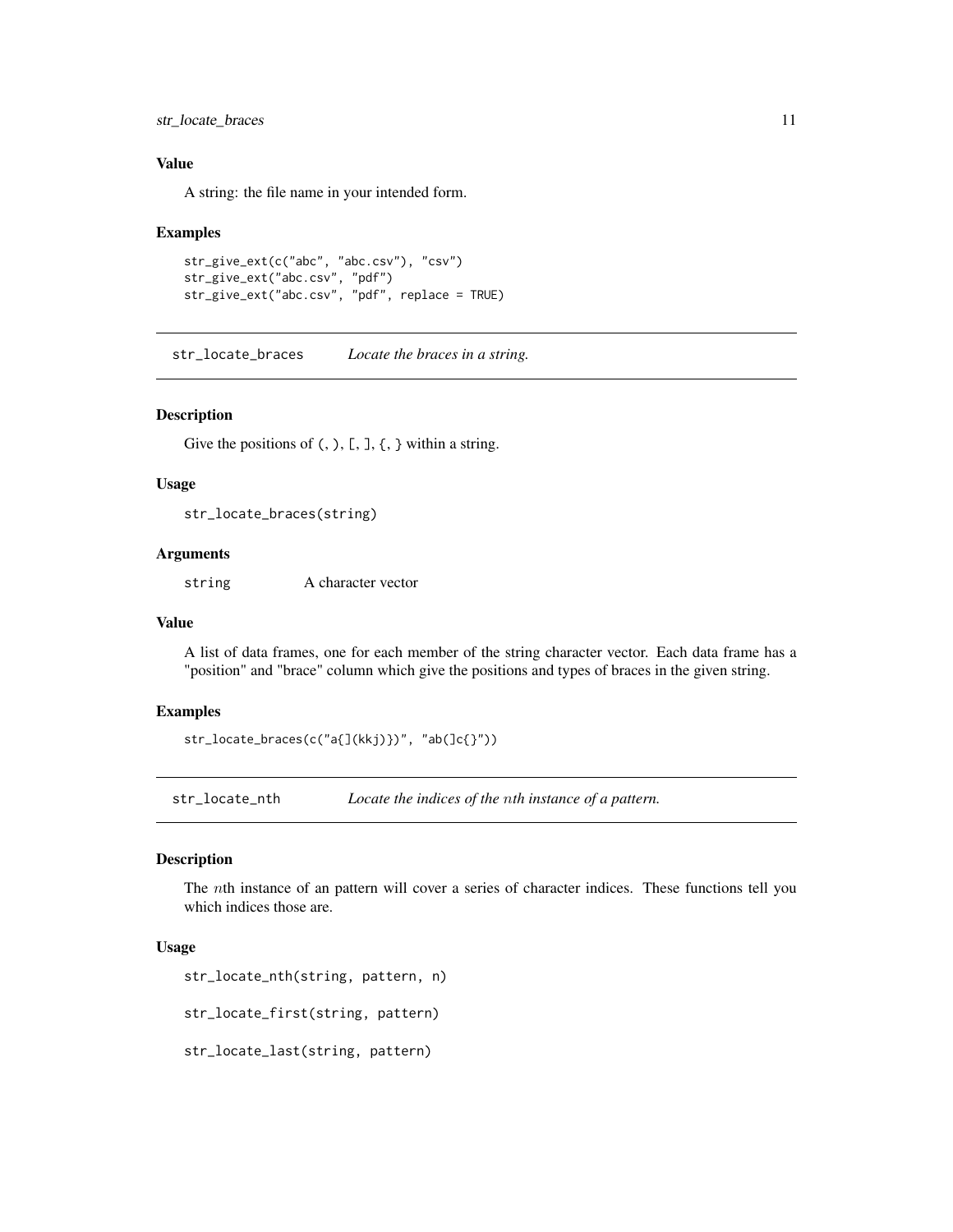# <span id="page-11-0"></span>Arguments

| string  | A character vector. These functions are vectorized over this argument.                                                                                                                                     |
|---------|------------------------------------------------------------------------------------------------------------------------------------------------------------------------------------------------------------|
| pattern | A character vector. Pattern(s) specified like the pattern(s) in the stringr package<br>(e.g. look at string $r:str\_locate()$ ). If this has length $>1$ its length must be<br>the same as that of string. |
| n       | Then $n$ for the <i>n</i> th instance of the pattern.                                                                                                                                                      |

# Details

```
• str_locate_first(...) is just str_locate_nth(..., n = 1).
```

```
• str_locate_last(...) is just str_locate_nth(..., n = -1).
```
# Value

A two-column matrix. The *i*th row of this matrix gives the start and end indices of the  $n$ th instance of pattern in the ith element of string.

# Examples

str\_locate\_nth(c("abcdabcxyz", "abcabc"), "abc", 2)

str\_match\_arg *Argument Matching.*

# Description

Match arg against a series of candidate choices where NULL means take the first one. arg *matches* an element of choices if arg is a prefix of that element.

# Usage

```
str_match_arg(arg, choices, index = FALSE, several_ok = FALSE,
  ignore_case = FALSE)
match_arg(arg, choices, index = FALSE, several_ok = FALSE,
  ignore_case = FALSE)
```
# Arguments

| arg         | A character vector (of length one unless several $\alpha$ = TRUE).                                                                           |
|-------------|----------------------------------------------------------------------------------------------------------------------------------------------|
| choices     | A character vector of candidate values.                                                                                                      |
| index       | Return the index of the match rather than the match itself? Default no.                                                                      |
| several_ok  | Allow arg to have length greater than one to match several arguments at once?<br>Default no.                                                 |
| ignore_case | Ignore case while matching. Default no. If this is TRUE, the returned value is the<br>matched element of choices (with its original casing). |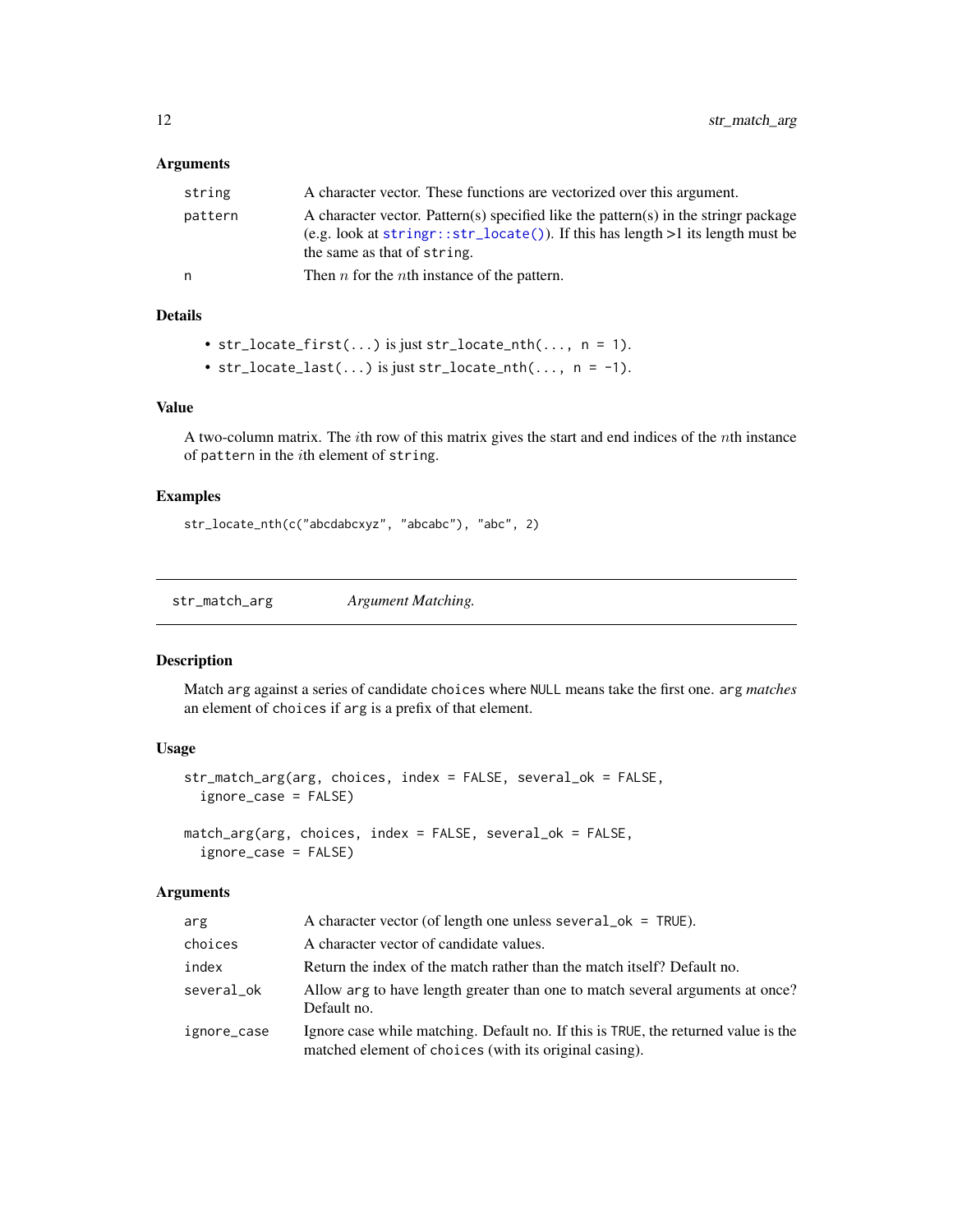#### <span id="page-12-0"></span>Details

ERRORs are thrown when a match is not made and where the match is ambiguous. However, sometimes ambiguities are inevitable. Consider the case where choices =  $c("ab", "abc")$ , then there's no way to choose "ab" because "ab" is a prefix for "ab" and "abc". If this is the case, you need to provide a full match, i.e. using arg = "ab" will get you "ab" without an error, however arg = "a" will throw an ambiguity error.

This function inspired by RSAGA::match.arg.ext(). Its behaviour is almost identical (the difference is that RSAGA::match.arg.ext(..., ignore.case = TRUE) guarantees that the function returns strings in all lower case, but that is not so with filesstrings::match\_arg(..., ignore\_case = TRUE)) but RSAGA is a heavy package to depend upon so filesstrings::match\_arg() might be handy for package developers.

This function is designed to be used inside of other functions. It's fine to use it for other purposes, but the error messages might be a bit weird.

# Examples

```
choices <- c("Apples", "Pears", "Bananas", "Oranges")
match_arg(NULL, choices)
match_arg("A", choices)
match_arg("B", choices, index = TRUE)
match_arg(c("a", "b"), choices, several_ok = TRUE, ignore_case = TRUE)
match_arg(c("b", "a"), choices, ignore_case = TRUE, index = TRUE,
          several_ok = TRUE)
```
str\_nth\_number\_after\_mth

*Find the* n*th number after the* m*th occurrence of a pattern.*

# Description

Given a string, a pattern and natural numbers n and m, find the nth number after the mth occurrence of the pattern.

# Usage

```
str_nth_number_after_mth(string, pattern, n, m, decimals = FALSE,
 leading_decimals = FALSE, negs = FALSE, leave_as_string = FALSE)
str_nth_number_after_first(string, pattern, n, decimals = FALSE,
 leading_decimals = FALSE, negs = FALSE, leave_as_string = FALSE)
str_nth_number_after_last(string, pattern, n, decimals = FALSE,
 leading_decimals = FALSE, negs = FALSE, leave_as_string = FALSE)
str_first_number_after_mth(string, pattern, m, decimals = FALSE,
```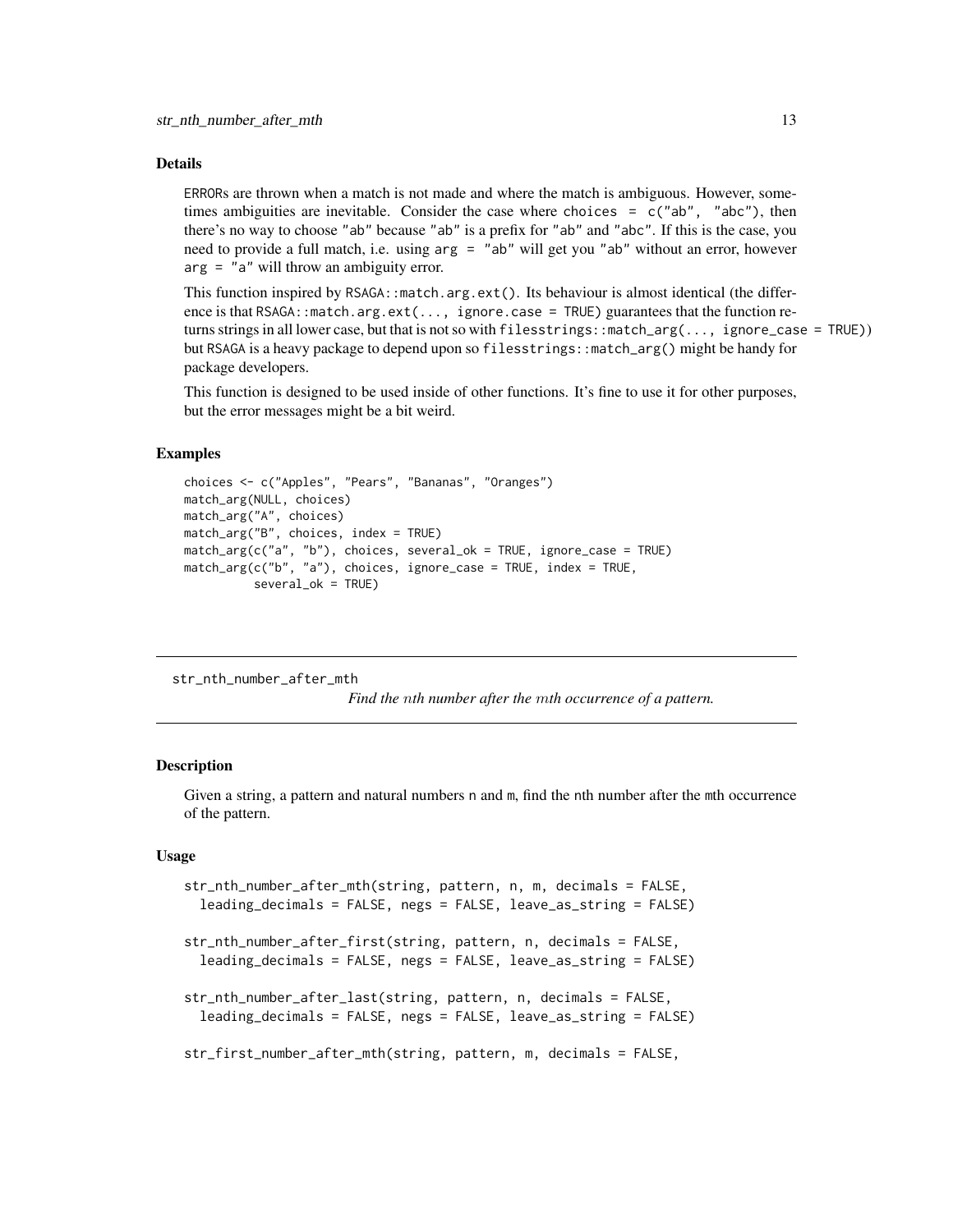```
leading_decimals = FALSE, negs = FALSE, leave_as_string = FALSE)
str_last_number_after_mth(string, pattern, m, decimals = FALSE,
  leading_decimals = FALSE, negs = FALSE, leave_as_string = FALSE)
str_first_number_after_first(string, pattern, decimals = FALSE,
  leading_decimals = FALSE, negs = FALSE, leave_as_string = FALSE)
str_first_number_after_last(string, pattern, decimals = FALSE,
  leading_decimals = FALSE, negs = FALSE, leave_as_string = FALSE)
str_last_number_after_first(string, pattern, decimals = FALSE,
  leading_decimals = FALSE, negs = FALSE, leave_as_string = FALSE)
str_last_number_after_last(string, pattern, decimals = FALSE,
  leading_decimals = FALSE, negs = FALSE, leave_as_string = FALSE)
```
#### Arguments

| string           | A character vector.                                                                                                                                                                                         |  |
|------------------|-------------------------------------------------------------------------------------------------------------------------------------------------------------------------------------------------------------|--|
| pattern          | A character vector. Pattern(s) specified like the pattern(s) in the stringr package<br>(e.g. look at $stringr::str\_located()$ ). If this has length $>1$ its length must be<br>the same as that of string. |  |
| n, m             | Natural numbers.                                                                                                                                                                                            |  |
| decimals         | Do you want to include the possibility of decimal numbers (TRUE) or not (FALSE,<br>the default).                                                                                                            |  |
| leading_decimals |                                                                                                                                                                                                             |  |
|                  | Do you want to allow a leading decimal point to be the start of a number?                                                                                                                                   |  |
| negs             | Do you want to allow negative numbers? Note that double negatives are not<br>handled here (see the examples).                                                                                               |  |
| leave_as_string  |                                                                                                                                                                                                             |  |
|                  | Do you want to return the number as a string (TRUE) or as numeric (FALSE, the<br>$default$ ?                                                                                                                |  |

# Value

A numeric vector.

```
string <- c("abc1abc2abc3abc4abc5abc6abc7abc8abc9",
            "abc1def2ghi3abc4def5ghi6abc7def8ghi9")
str_nth_number_after_mth(string, "abc", 1, 3)
str_nth_number_after_mth(string, "abc", 2, 3)
str_nth_number_after_first(string, "abc", 2)
str_nth_number_after_last(string, "abc", -1)
str_first_number_after_mth(string, "abc", 2)
str_last_number_after_mth(string, "abc", 1)
```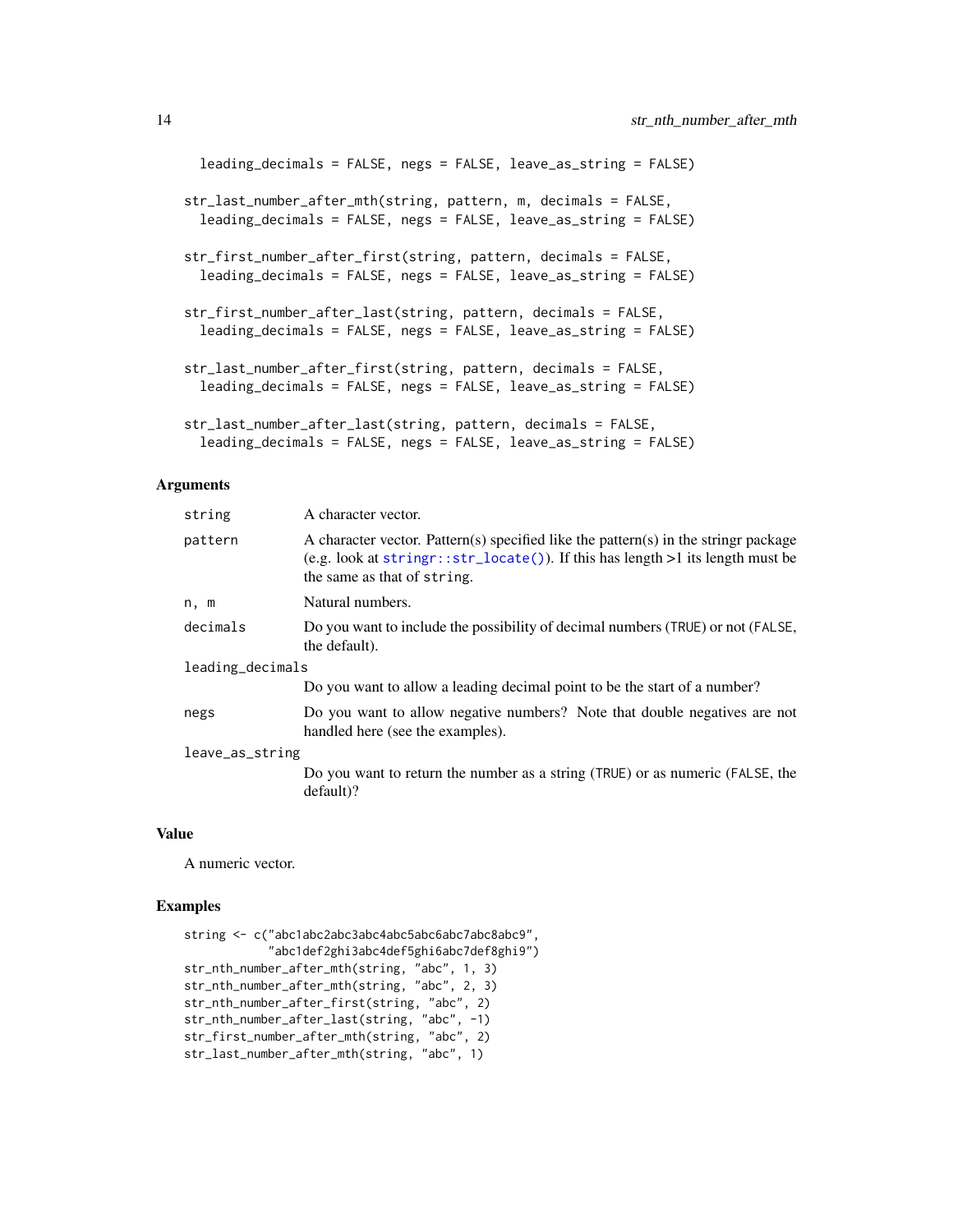```
str_first_number_after_first(string, "abc")
str_first_number_after_last(string, "abc")
str_last_number_after_first(string, "abc")
str_last_number_after_last(string, "abc")
```
str\_nth\_number\_before\_mth

*Find the* n*th number before the* m*th occurrence of a pattern.*

#### **Description**

Given a string, a pattern and natural numbers n and m, find the nth number that comes before the mth occurrence of the pattern.

#### Usage

```
str_nth_number_before_mth(string, pattern, n, m, decimals = FALSE,
  leading_decimals = FALSE, negs = FALSE, leave_as_string = FALSE)
str_nth_number_before_first(string, pattern, n, decimals = FALSE,
  leading_decimals = FALSE, negs = FALSE, leave_as_string = FALSE)
str_nth_number_before_last(string, pattern, n, decimals = FALSE,
  leading_decimals = FALSE, negs = FALSE, leave_as_string = FALSE)
str_first_number_before_mth(string, pattern, m, decimals = FALSE,
  leading_decimals = FALSE, negs = FALSE, leave_as_string = FALSE)
str_last_number_before_mth(string, pattern, m, decimals = FALSE,
  leading_decimals = FALSE, negs = FALSE, leave_as_string = FALSE)
str_first_number_before_first(string, pattern, decimals = FALSE,
  leading_decimals = FALSE, negs = FALSE, leave_as_string = FALSE)
str_first_number_before_last(string, pattern, decimals = FALSE,
  leading_decimals = FALSE, negs = FALSE, leave_as_string = FALSE)
str_last_number_before_first(string, pattern, decimals = FALSE,
  leading_decimals = FALSE, negs = FALSE, leave_as_string = FALSE)
str_last_number_before_last(string, pattern, decimals = FALSE,
```

```
leading_decimals = FALSE, negs = FALSE, leave_as_string = FALSE)
```
#### Arguments

string A character vector.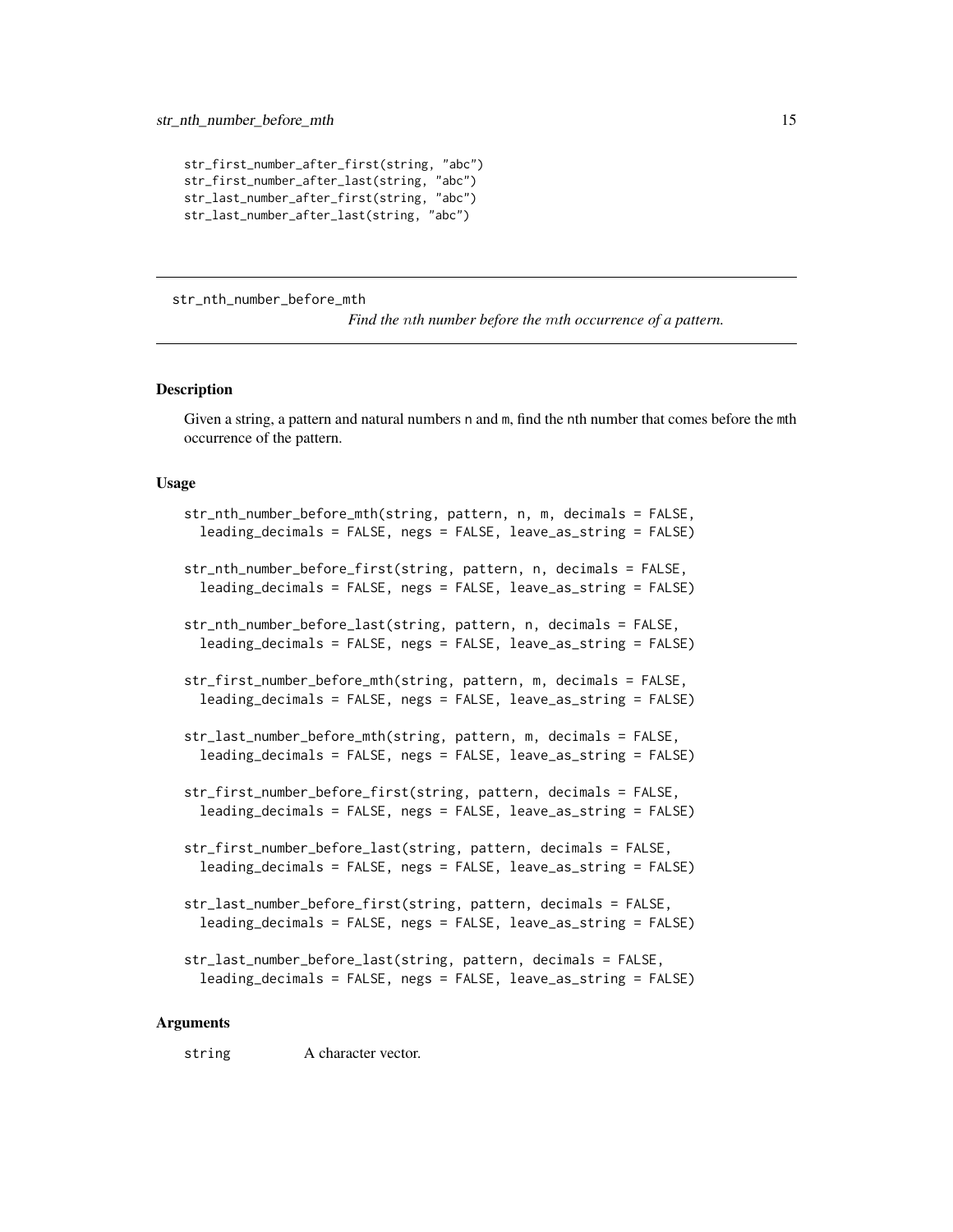<span id="page-15-0"></span>

| pattern         | A character vector. Pattern(s) specified like the pattern(s) in the stringr package<br>(e.g. look at $stringr::str\_located()$ ). If this has length >1 its length must be<br>the same as that of string. |  |  |
|-----------------|-----------------------------------------------------------------------------------------------------------------------------------------------------------------------------------------------------------|--|--|
| n, m            | Natural numbers.                                                                                                                                                                                          |  |  |
| decimals        | Do you want to include the possibility of decimal numbers (TRUE) or not (FALSE,<br>the default).                                                                                                          |  |  |
|                 | leading_decimals                                                                                                                                                                                          |  |  |
|                 | Do you want to allow a leading decimal point to be the start of a number?                                                                                                                                 |  |  |
| negs            | Do you want to allow negative numbers? Note that double negatives are not<br>handled here (see the examples).                                                                                             |  |  |
| leave_as_string |                                                                                                                                                                                                           |  |  |
|                 | Do you want to return the number as a string (TRUE) or as numeric (FALSE, the<br>$default$ ?                                                                                                              |  |  |

# Value

A numeric vector.

# Examples

```
string <- c("abc1abc2abc3abc4def5abc6abc7abc8abc9",
            "abc1def2ghi3abc4def5ghi6abc7def8ghi9")
str_nth_number_before_mth(string, "def", 1, 1)
str_nth_number_before_mth(string, "abc", 2, 3)
str_nth_number_before_first(string, "def", 2)
str_nth_number_before_last(string, "def", -1)
str_first_number_before_mth(string, "abc", 2)
str_last_number_before_mth(string, "def", 1)
str_first_number_before_first(string, "def")
str_first_number_before_last(string, "def")
str_last_number_before_first(string, "def")
str_last_number_before_last(string, "def")
```
str\_paste\_elems *Extract bits of a string and paste them together*

#### Description

Extract characters - specified by their indices - from a string and paste them together

#### Usage

```
str_paste_elems(string, indices)
```
# Arguments

| string  | A string.                                                                        |
|---------|----------------------------------------------------------------------------------|
| indices | A numeric vector of positive integers detailing the indices of the characters of |
|         | string that we wish to paste together.                                           |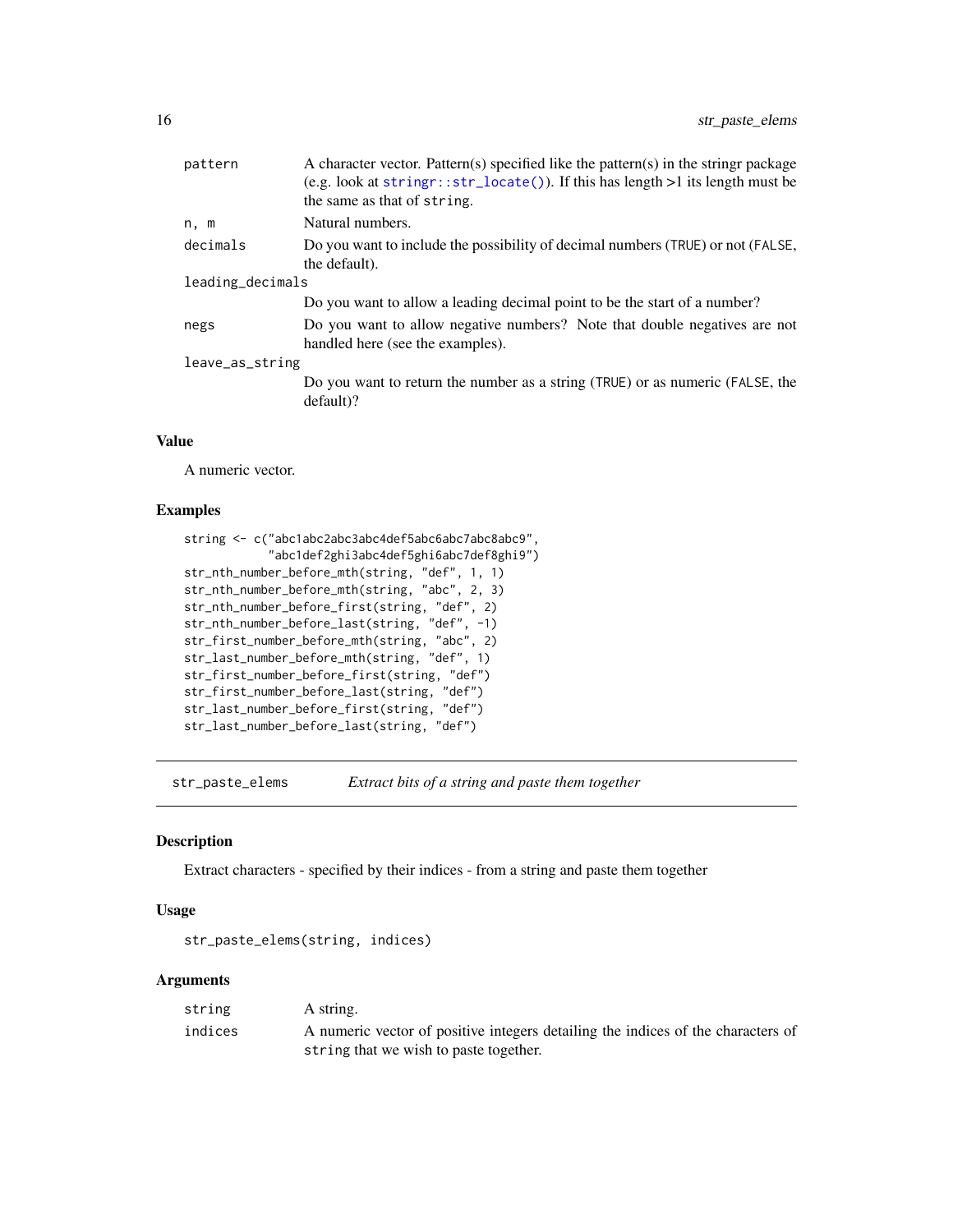# <span id="page-16-0"></span>str\_remove\_quoted 17

# Value

A string.

# Examples

```
str_paste_elems("abcdef", c(2, 5:6))
```
str\_remove\_quoted *Remove the quoted parts of a string.*

#### Description

If any parts of a string are quoted (between quotation marks), remove those parts of the string, including the quotes. Run the examples and you'll know exactly how this function works.

# Usage

```
str_remove_quoted(string)
```
#### Arguments

string A character vector.

#### Value

A character vector.

### Examples

```
string <- "\"abc\"67a\'dk\'f"
cat(string)
str_remove_quoted(string)
```
str\_singleize *Remove back-to-back duplicates of a pattern in a string.*

#### Description

If a string contains a given pattern duplicated back-to-back a number of times, remove that duplication, leaving the pattern appearing once in that position (works if the pattern is duplicated in different parts of a string, removing all instances of duplication). This is vectorized over string and pattern.

#### Usage

```
str_singleize(string, pattern)
```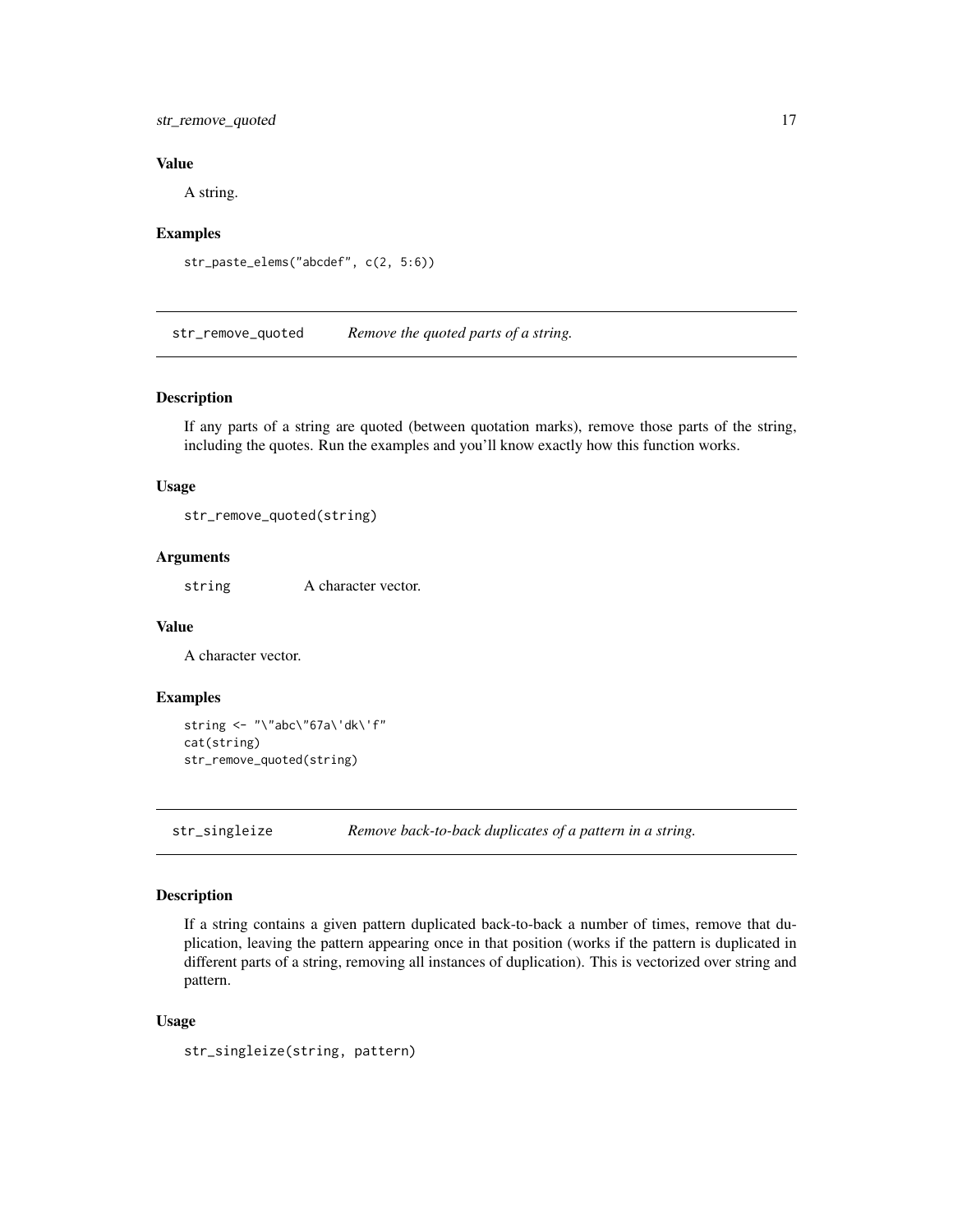# <span id="page-17-0"></span>Arguments

| string  | A character vector. The string(s) to be purged of duplicates.                                                                                                                                               |
|---------|-------------------------------------------------------------------------------------------------------------------------------------------------------------------------------------------------------------|
| pattern | A character vector. Pattern(s) specified like the pattern(s) in the stringr package<br>$(e.g. look at stringr: str\_located()$ ). If this has length $>1$ its length must be<br>the same as that of string. |

# Value

The string with the duplicates fixed.

# Examples

```
str_singleize("abc//def", "/")
str_singleize("abababcabab", "ab")
str_singleize(c("abab", "cdcd"), "cd")
str_singleize(c("abab", "cdcd"), c("ab", "cd"))
```
str\_split\_by\_nums *Split a string by its numeric characters.*

# Description

Break a string wherever you go from a numeric character to a non-numeric or vice-versa.

# Usage

```
str_split_by_nums(string, decimals = FALSE, leading_decimals = FALSE,
 negs = FALSE)
```
# Arguments

| string           | A string.                                                                                                     |  |
|------------------|---------------------------------------------------------------------------------------------------------------|--|
| decimals         | Do you want to include the possibility of decimal numbers (TRUE) or not (FALSE,<br>the default).              |  |
| leading_decimals |                                                                                                               |  |
|                  | Do you want to allow a leading decimal point to be the start of a number?                                     |  |
| negs             | Do you want to allow negative numbers? Note that double negatives are not<br>handled here (see the examples). |  |

```
str_split_by_nums(c("abc123def456.789gh", "a1b2c344"))
str_split_by_nums("abc123def456.789gh", decimals = TRUE)
str_split_by_nums("22")
```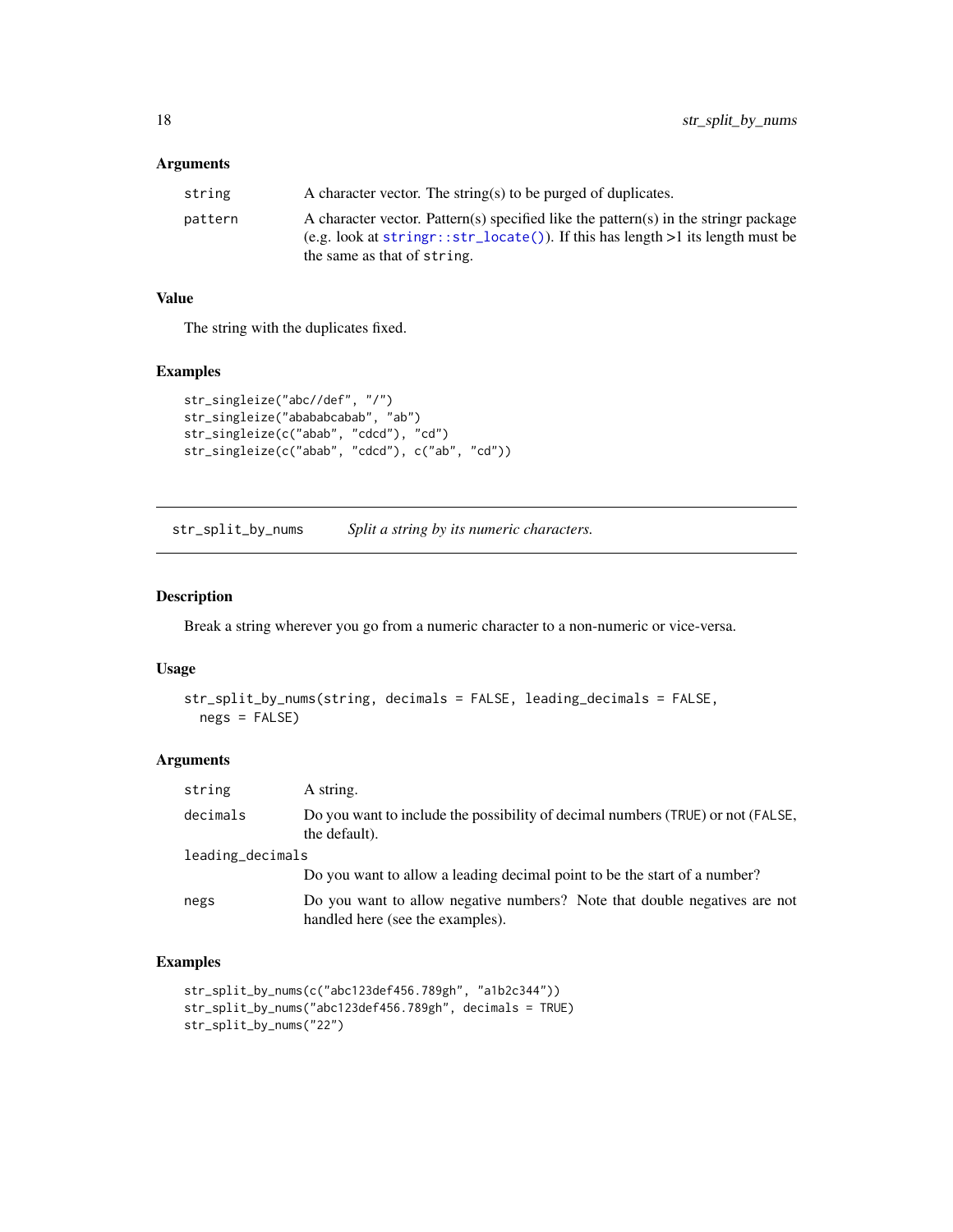<span id="page-18-0"></span>str\_split\_camel\_case *Split a string based on CamelCase*

# Description

Vectorized over string.

# Usage

```
str_split_camel_case(string, lower = FALSE)
```
# Arguments

| string | A character vector.                                     |
|--------|---------------------------------------------------------|
| lower  | Do you want the output to be all lower case (or as is)? |

# Value

A list of character vectors, one list element for each element of string.

# References

Adapted from Ramnath Vaidyanathan's answer at http://stackoverflow.com/questions/8406974/splittingcamelcase-in-r.

#### Examples

```
str_split_camel_case(c("RoryNolan", "NaomiFlagg", "DepartmentOfSillyHats"))
```
str\_to\_vec *Convert a string to a vector of characters*

# Description

Go from a string to a vector whose *i*th element is the *i*th character in the string.

# Usage

str\_to\_vec(string)

# Arguments

string A string.

# Value

A character vector.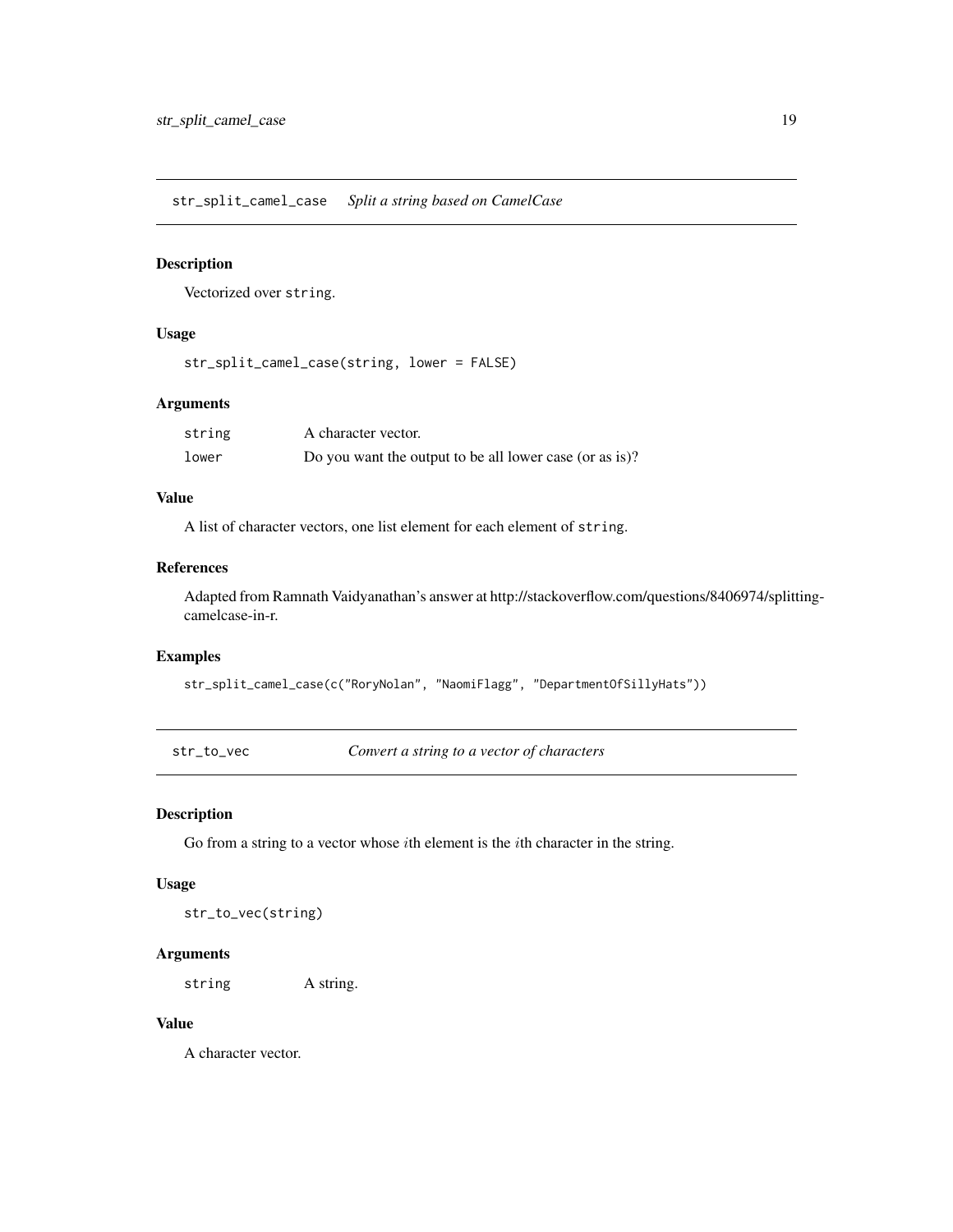# <span id="page-19-0"></span>Examples

```
str_to_vec("abcdef")
```
str\_trim\_anything *Trim something other than whitespace*

# Description

The stringi and stringr packages let you trim whitespace, but what if you want to trim something else from either (or both) side(s) of a string? This function lets you select which pattern to trim and from which side(s).

# Usage

```
str_trim_anything(string, pattern, side = "both")
```
# Arguments

| string  | A string.                                                                                                                                                                 |
|---------|---------------------------------------------------------------------------------------------------------------------------------------------------------------------------|
| pattern | A string. The pattern to be trimmed <i>(not</i> interpreted as regular expression). So<br>to trim a period, use char = "." and not char = "\\.").                         |
| side    | Which side do you want to trim from? "both" is the default, but you can also<br>have just either "left" or "right" (or optionally the shortened "b", "l" and<br>$''r'$ ). |

# Value

A string.

```
str_trim_anything("..abcd.", ".", "left")
str_trim_anything("-ghi--", "-")
str_trim_anything("-ghi--", "--")
```